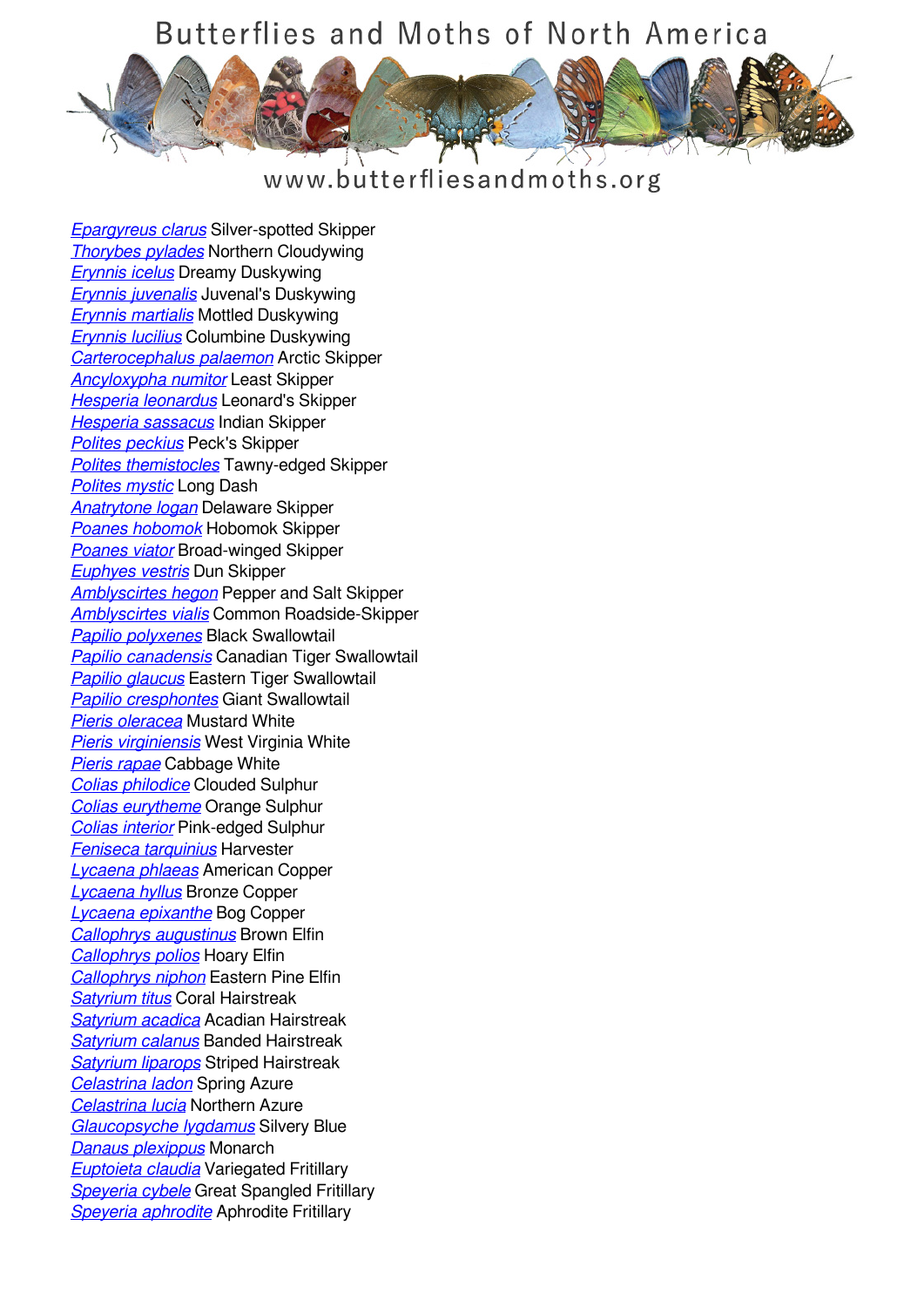## Butterflies and Moths of North America

*[Speyeria atlantis](/species/Speyeria-atlantis)* Atlantis Fritillary *[Boloria selene](/species/Boloria-selene)* Silver-bordered Fritillary *Bellona* **Meadow Fritillary** *[Limenitis arthemis](/species/Limenitis-arthemis)* Red-spotted Purple or White Admiral *[Limenitis arthemis arthemis](/species/Limenitis-arthemis-arthemis)* White Admiral *[Limenitis archippus](/species/Limenitis-archippus)* Vicerow ww.butterfliesandmoths.org *[Chlosyne nycteis](/species/Chlosyne-nycteis)* Silvery Checkerspot *[Chlosyne harrisii](/species/Chlosyne-harrisii)* Harris' Checkerspot *[Phyciodes cocyta](/species/Phyciodes-cocyta)* Northern Crescent *[Euphydryas phaeton](/species/Euphydryas-phaeton)* Baltimore Checkerspot *[Polygonia interrogationis](/species/Polygonia-interrogationis)* Question Mark *[Polygonia comma](/species/Polygonia-comma)* Eastern Comma *[Polygonia faunus](/species/Polygonia-faunus)* Green Comma *[Polygonia gracilis](/species/Polygonia-gracilis)* Hoary Comma *[Polygonia progne](/species/Polygonia-progne)* Gray Comma *[Aglais milberti](/species/Aglais-milberti)* Milbert's Tortoiseshell *[Nymphalis vaualbum](/species/Nymphalis-vaualbum)* Compton Tortoiseshell *[Nymphalis antiopa](/species/Nymphalis-antiopa)* Mourning Cloak *[Vanessa virginiensis](/species/Vanessa-virginiensis)* American Lady *[Vanessa cardui](/species/Vanessa-cardui)* Painted Lady *[Vanessa atalanta](/species/Vanessa-atalanta)* Red Admiral *[Enodia anthedon](/species/Enodia-anthedon)* Northern Pearly-eye *[Satyrodes eurydice](/species/Satyrodes-eurydice)* Eyed Brown *[Coenonympha tullia](/species/Coenonympha-tullia)* Common Ringlet *[Megisto cymela](/species/Megisto-cymela)* Little Wood-Satyr *[Oeneis jutta](/species/Oeneis-jutta)* Jutta Arctic *[Cercyonis pegala](/species/Cercyonis-pegala)* Common Wood-Nymph *[Hemileuca nevadensis](/species/Hemileuca-nevadensis)* Nevada buckmoth *[Actias luna](/species/Actias-luna)* Luna moth *[Antheraea polyphemus](/species/Antheraea-polyphemus)* Polyphemus moth *[Hyalophora cecropia](/species/Hyalophora-cecropia)* Cecropia silkmoth *[Anisota virginiensis](/species/Anisota-virginiensis)* Pink-striped oakworm moth *[Eacles imperialis](/species/Eacles-imperialis)* Imperial moth *[Pachysphinx modesta](/species/Pachysphinx-modesta)* Modest sphinx *[Paonias myops](/species/Paonias-myops)* Small-eyed sphinx *[Paonias excaecata](/species/Paonias-excaecata)* Blinded sphinx *[Deidamia inscriptum](/species/Deidamia-inscriptum)* Lettered sphinx *[Hemaris thysbe](/species/Hemaris-thysbe)* Hummingbird Clearwing *[Peridea basitriens](/species/Peridea-basitriens)* Oval-based Prominent *[Pheosia rimosa](/species/Pheosia-rimosa)* Black-rimmed Prominent *[Nerice bidentata](/species/Nerice-bidentata)* Double-toothed Prominent *[Nadata gibbosa](/species/Nadata-gibbosa)* White-dotted Prominent *[Hyperaeschra georgica](/species/Hyperaeschra-georgica)* Georgian Prominent *[Protodeltote muscosula](/species/Protodeltote-muscosula)* Large Mossy Lithacodia *[Acronicta dactylina](/species/Acronicta-dactylina)* Fingered Dagger Moth *[Acronicta americana](/species/Acronicta-americana)* American Dagger Moth *[Callopistria mollissima](/species/Callopistria-mollissima)* Pink-shaded Fern Moth *[Balsa labecula](/species/Balsa-labecula)* White-blotched Balsa *[Colocasia propinquilinea](/species/Colocasia-propinquilinea)* Closebanded Yellowhorn Moth *[Melanchra picta](/species/Melanchra-picta)* Zebra Caterpillar Moth *[Orthodes cynica](/species/Orthodes-cynica)* Cynical Quaker *[Orthodes detracta](/species/Orthodes-detracta)* Disparaged Arches *[Noctua pronuba](/species/Noctua-pronuba)* European Yellow Underwing *[Eudryas unio](/species/Eudryas-unio)* Pearly Wood-nymph *[Lophocampa maculata](/species/Lophocampa-maculata)* Spotted Tussock Moth or Yellow-Spotted Tiger Moth